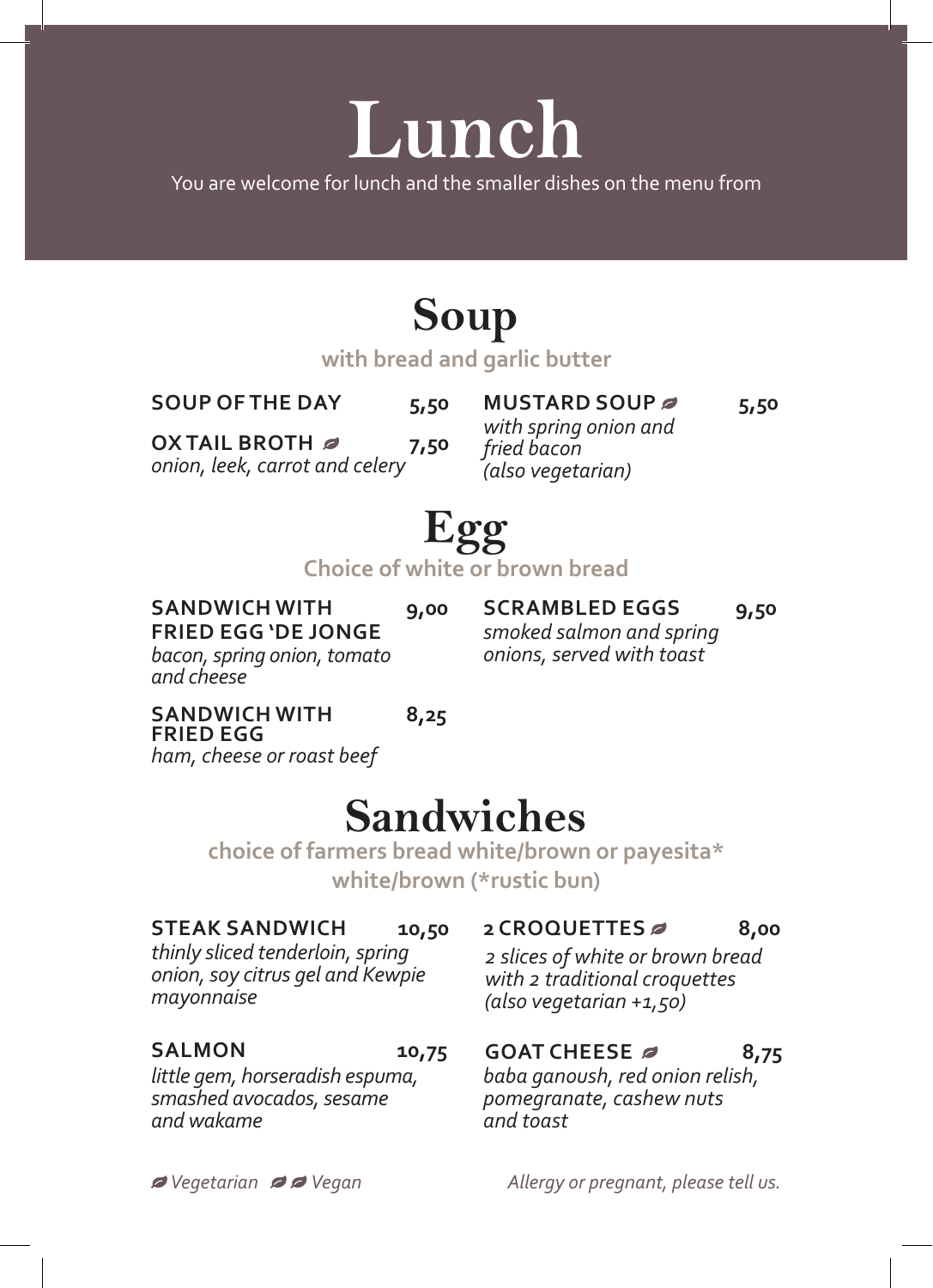### **Sandwiches**

**choice of farmers bread white/brown or payesita\* white/brown (\*rustic bun)**

> **CLASSIC HAMBURGER**

#### **12 UURTJE 2 12,50 CLASSIC 15,50**

*(midday meal) cup of soup, croquette sandwich and a luxury sandwich choice of meat, fish, vegetarian*

#### *Holstein beef burger with pickle, tomato, BBQ sauce, mustard, cheddar, little gem, bacon and fries*

### **Grilled Sandwich**

#### **SANDWICH 'DE JONGE' 6,75**

*focaccia with ham, bacon, tomato, red onion and cheddar*

**GOAT CHEESE 6,25** *focaccia with goat cheese, red onion relish and baba ganoush*

*focaccia with tuna, onion,* 

*capers and pickles*

**TUNA MELT 6,25 HAM & CHEESE 5,25** *focaccia with ham and / or cheese*

### **Meal-size salads**

**with bread and garlic butter**

#### CHEF SALADE 16,50

*salad with choise of fish or meat*

#### GOAT CHEESE 14,50 **SALAD**

*baba ganoush, red onion relish, pomegranate and cashew nuts*

*corn, red beans, nachos, lime, pulled chicken, guacamole and tomato salsa (can also be ordered vegan; served with jackfruit)* 

**NACHO BOWL 22** 15,00

**SALADS ARE ALSO AVAILABLE DURING DINNER TIME**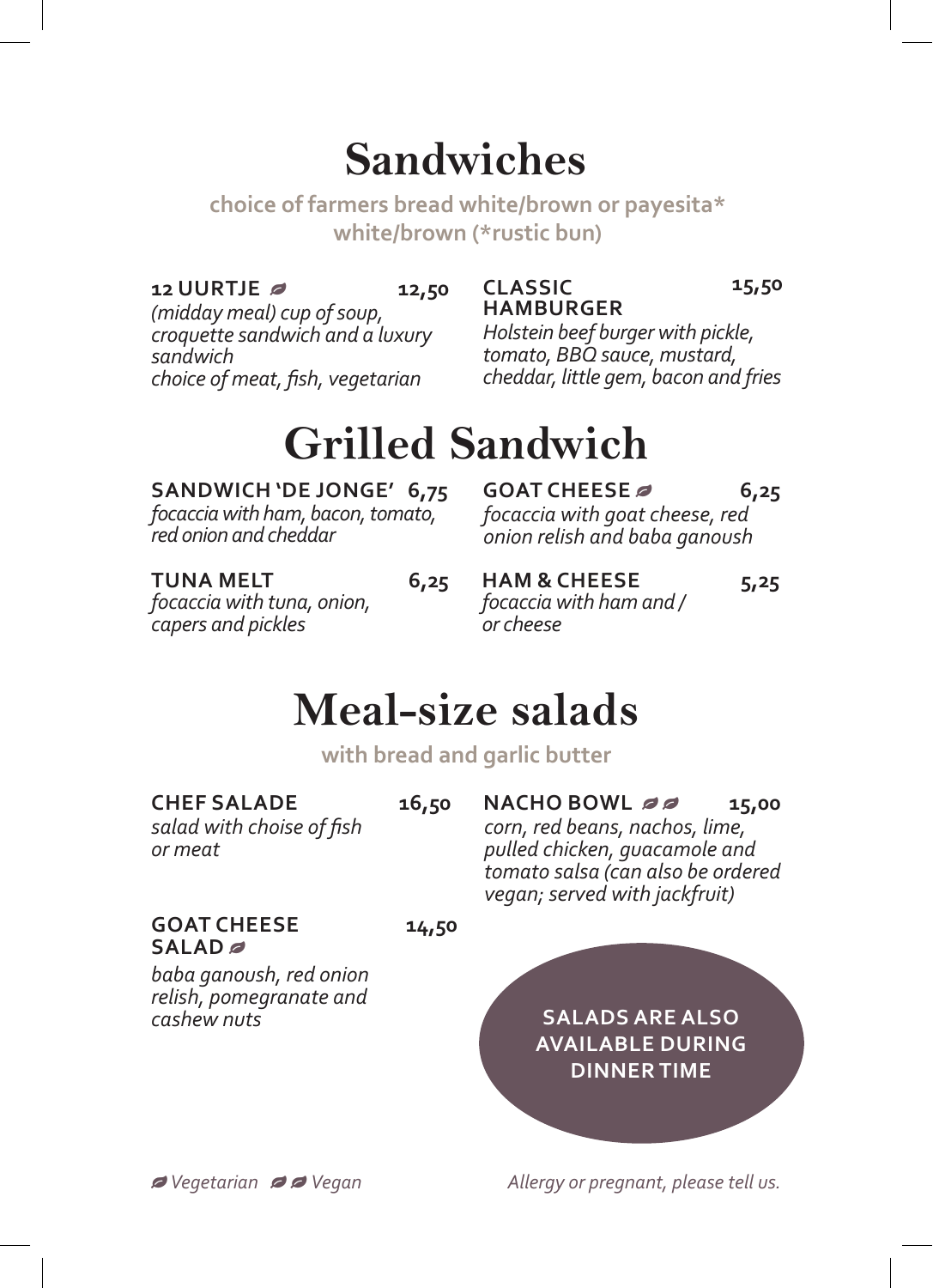### **Plates**

**with fries and salad**

#### **CHICKEN THIGH 19,50 SATAY**

**CALF'S LIVER 18,50** *with fried bacon and onions \*\*also available after 5:00 PM*

*homemade marinated satay with prawn crackers, atjar and dried onions*

#### **SPARERIBS 20,50 FISH & CHIPS 19,25**

*with aioli and chili sauce served with sauce tartare*

### **Kids**

**menu also available during dinner time, for children up to 12 years old**

| FRESH PASTA<br>with tomato sauce and<br>meatballs | 8,00 | <b>KIBBELING</b><br>Fried fish, with fries, sauce<br>tartare and apple sauce | 10,00 |
|---------------------------------------------------|------|------------------------------------------------------------------------------|-------|
| PIZZA MARGHERITA 2 7,50                           |      | <b>FREAK SHAKE SPECIAAL 6,50</b><br><b>ESPECIALLY FOR KIDS</b>               |       |

*donut, marshmallow ice cream, strawberry sauce, whipped cream and candies*

*Allergy or pregnant, please tell us*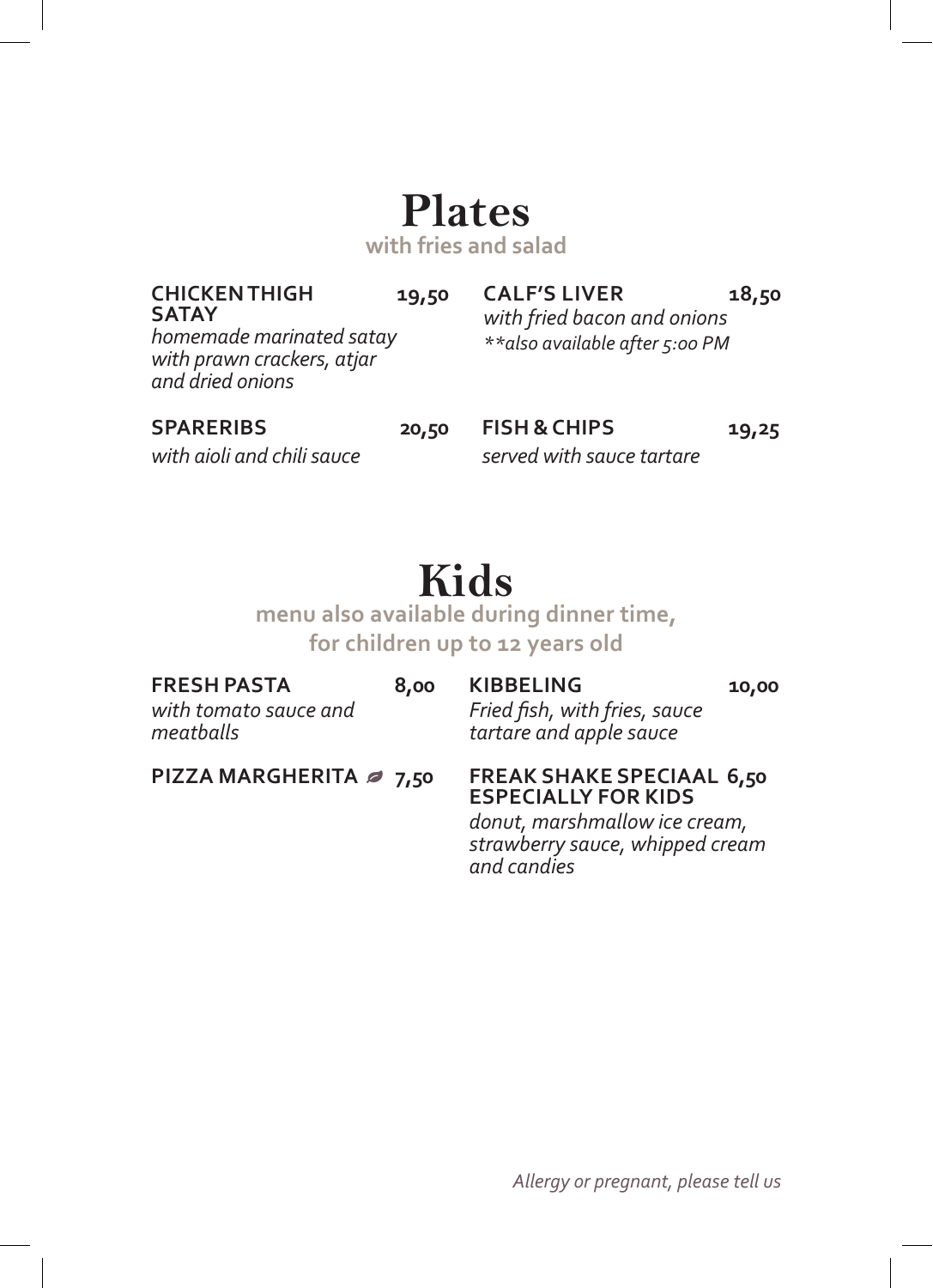

You are welcome for 'a la carte' dinner from 5:00 PM until 9:30 PM in a warm and relaxed atmosphere. Our chef and his kitchen brigade carefully choose the dishes for the menu

### **Starters**

**served with bread and garlic butterdank**

### **Cold**

#### **CHUCK TENDER**

*thinly sliced tenderloin, prepared on the Bastard grill. Kewpie mayonnaise, soy-citrus gel and spring onions* **11,75** 

#### **SALMON TATAKI**

*espuma of horseradish, sesame, avocado, wakame and wasabi prawn crackers* **12,25\***

#### **RED BEET**

*beetroot cooked in a salt crust, green herbs and goat curd*  **9,00\***

> **OYSTER** *red wine vinegar and shallot* **3.25 each**

#### **TABLE BREAD**

*herb butter and various spreads* **7,75**

*\* \* In combination with a hotel dinner voucher, we ask for a surcharge of €5,00 (starters), €8,50 (main dish) or €5,00 (desserts).*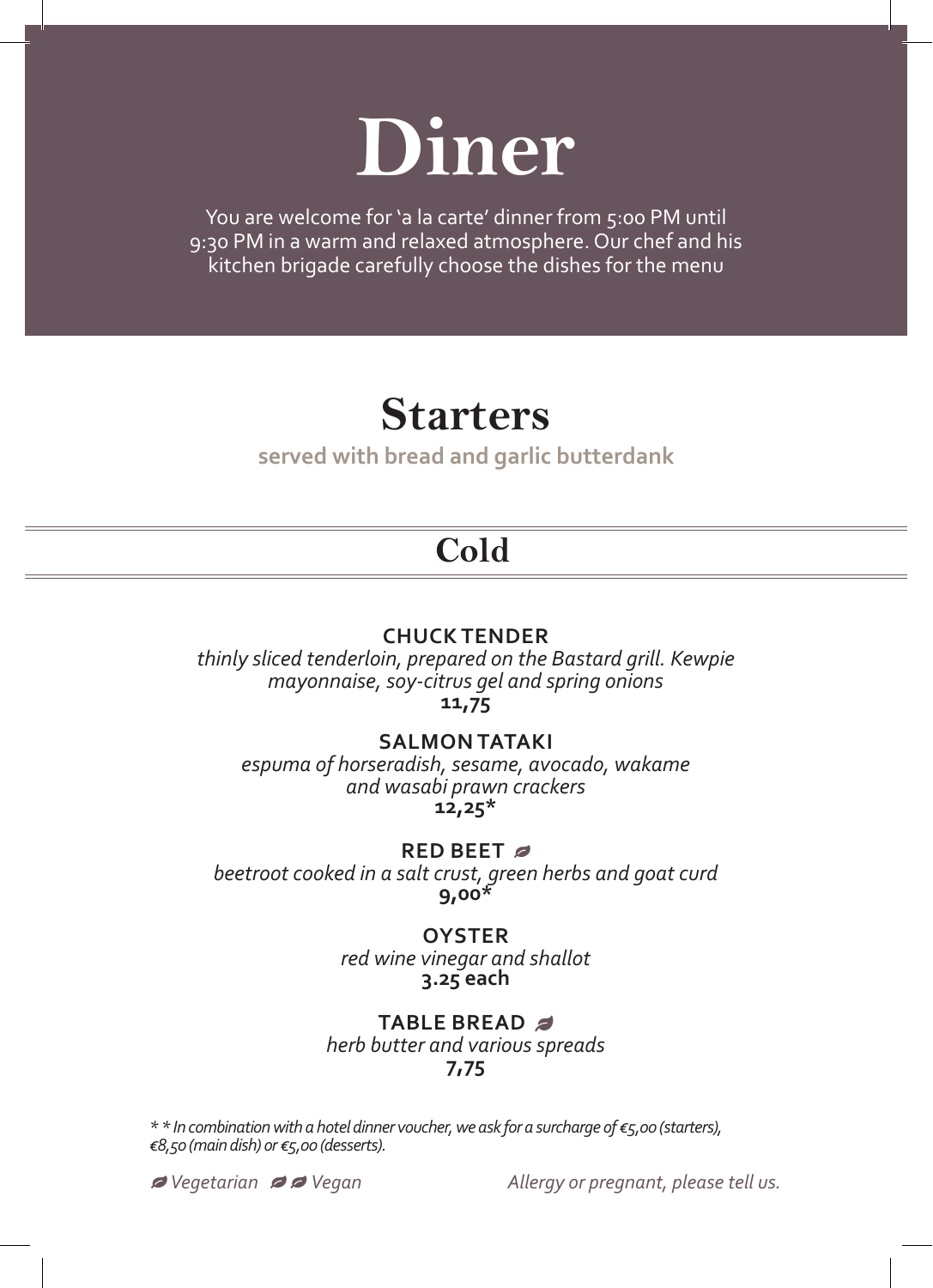### **Soup**

#### **MUSTARD SOUP**

**5,50** *with spring onion and fried bacon (also vegetarian)*

#### **OX TAIL BROTH**

*onion, leek, carrot and celery* **7,50**

**SOUP OF THE DAY** 

**5,50**

### **Warm**

### **NO MEAT CHICORY STEAK** *Mustard seed, orange, chickpeas*

**9,50**

#### **OYSTER**

*3 oysters au gratin with garlic butter and parmesan, prepared on the Bastard grill* **11,50\***

**PORK CHEEK** *Pork cheek croquettes, potato espuma and tomato compote* **10,50**

### **Specials**

**ask for our Specials card for this week's specials**

*\* \* In combination with a hotel dinner voucher, we ask for a surcharge of €5,00 (starters), €8,50 (main dish) or €5,00 (desserts).*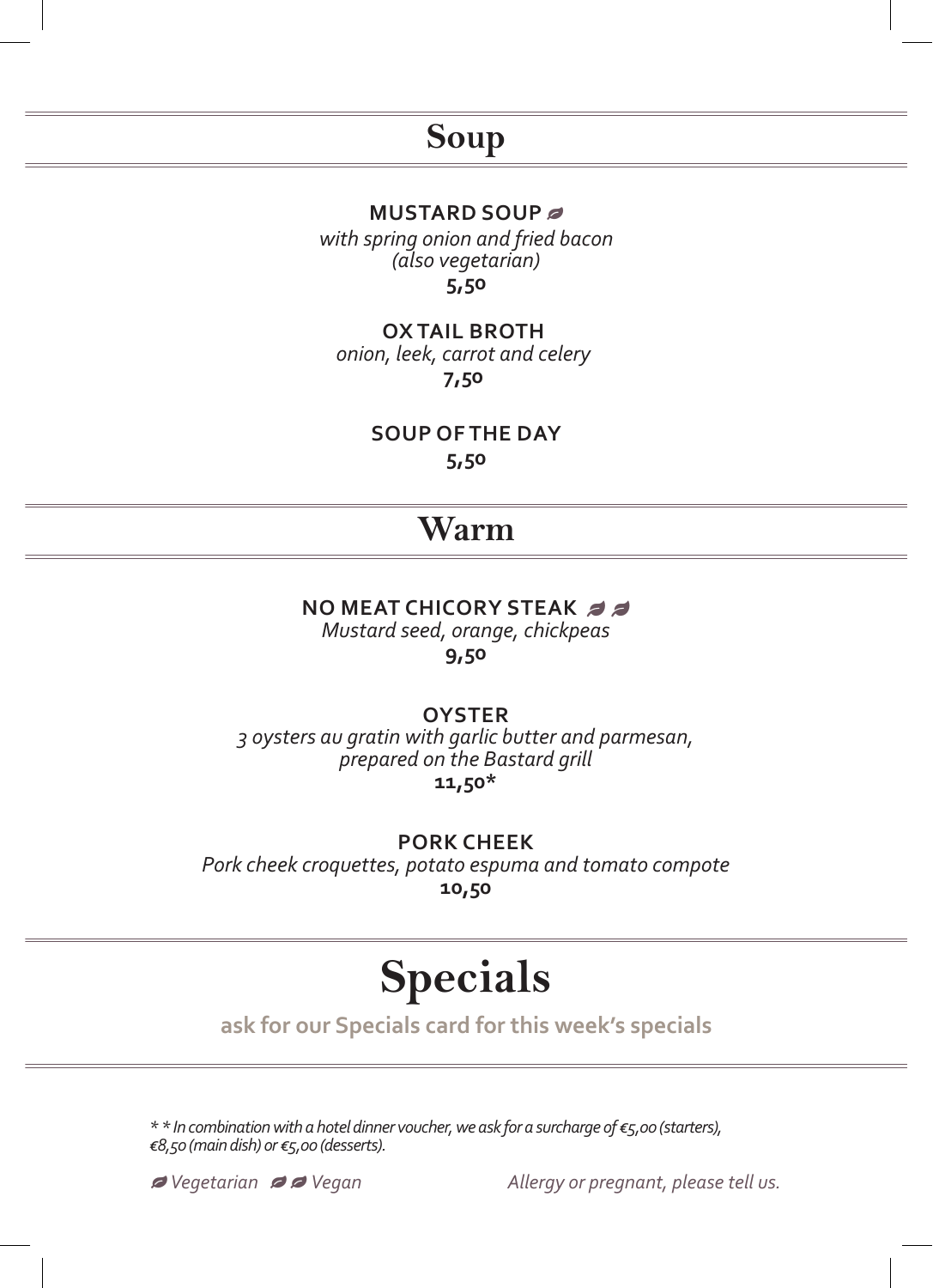### **Main courses**

**served with a potato garnish, fresh salad and seasonal vegetables.**

### **Fish**

#### **RED MUL**

*zucchini, tomato and pecorino* **19,50**

#### **PIKEPERCH**

*fresh pasta vongole and sand crab sauce* **23,50\***

> **CATCH OF THE DAY daily rate\*\***

### **Vegetarian**

#### **CAULIFLOWER STEAK**

*spinach bulgur, herb salsa, cashew nuts and pomegranate* **19,75**

**SHAKSHUKA** 

*served with bread*

**17,50**

**FOR A MATCHING WINE ADVICE ASK FOR OUR WINE CARD**

*\* \* In combination with a hotel dinner voucher, we ask for a surcharge of €5,00 (starters), €8,50 (main dish) or €5,00 (desserts). \*\* A surcharge may be charged in combination with a hotel dinner voucher.*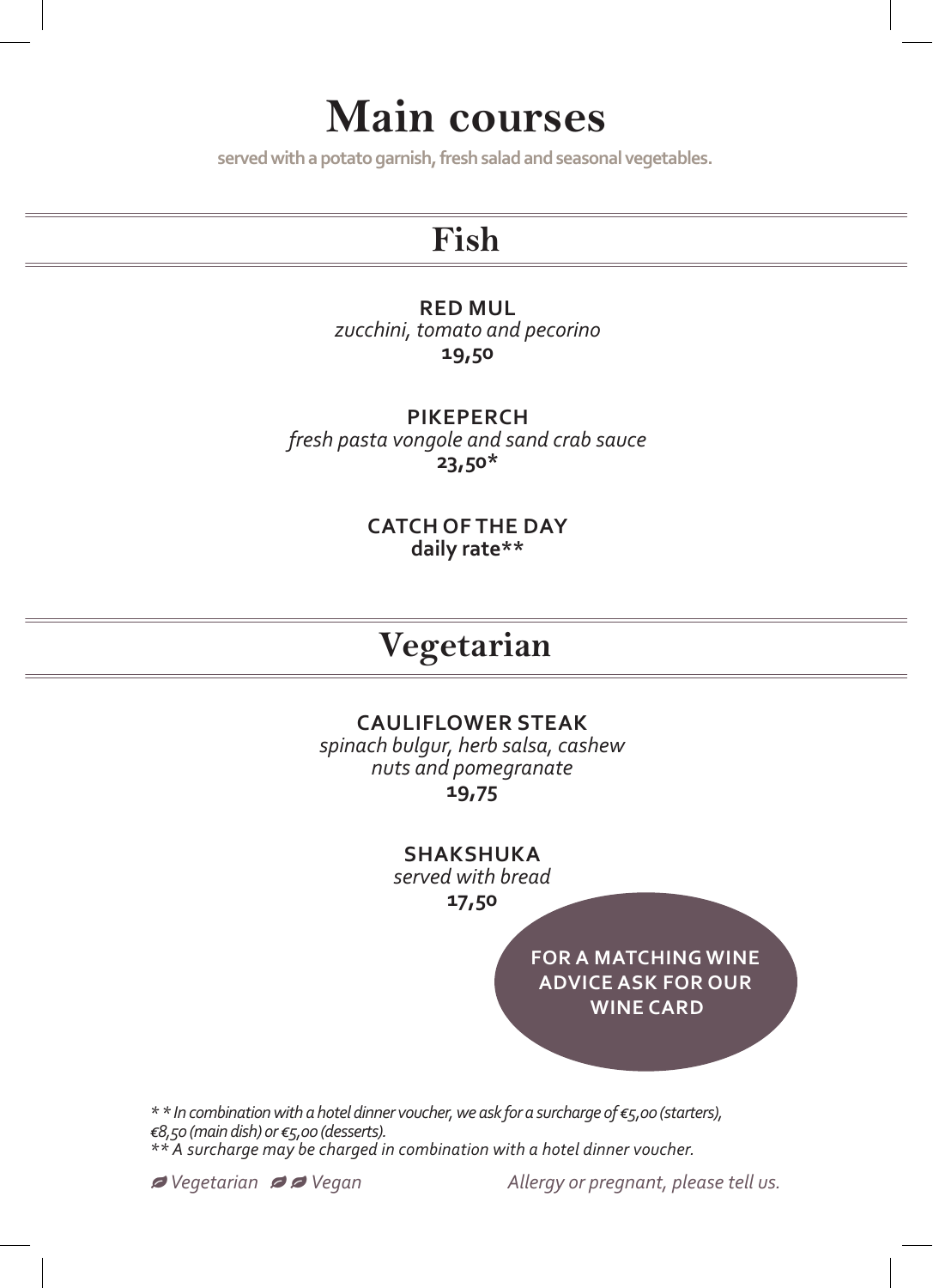### **Meat**

**RIB ROAST** *bonne femme garnish and jus de veau* **21,50\***

**DRY AGED RIBEYE** *jacket potato, herb cream and vegetables* **35,50\***

**SURF AND TURF** *tenderloin, prawns and beach crab sauce* **35,00\***

> **MEAT OF THE DAY daily rate \*\***

### **Classic**

#### **FISH & CHIPS**

*served with sauce tartare* **19,00**

**CALF'S LIVER** 

*with fried bacon and onions*  **18,50**

**SPARERIBS**

*with aioli and chili sauce* **21,00**

#### **CHICKEN THIGH SATAY**

*homemade marinated satay with prawn crackers, atjar and dried onions* **19,00**

*Classics dishes are served with fries and salad*

*\* In combination with a hotel dinner voucher, we ask for a surcharge of €5,00 (starters), €8,50 (main dish) or €5,00 (desserts). \*\* A surcharge may be charged in combination with a hotel dinner voucher.*

*Allergy or pregnant, please tell us*